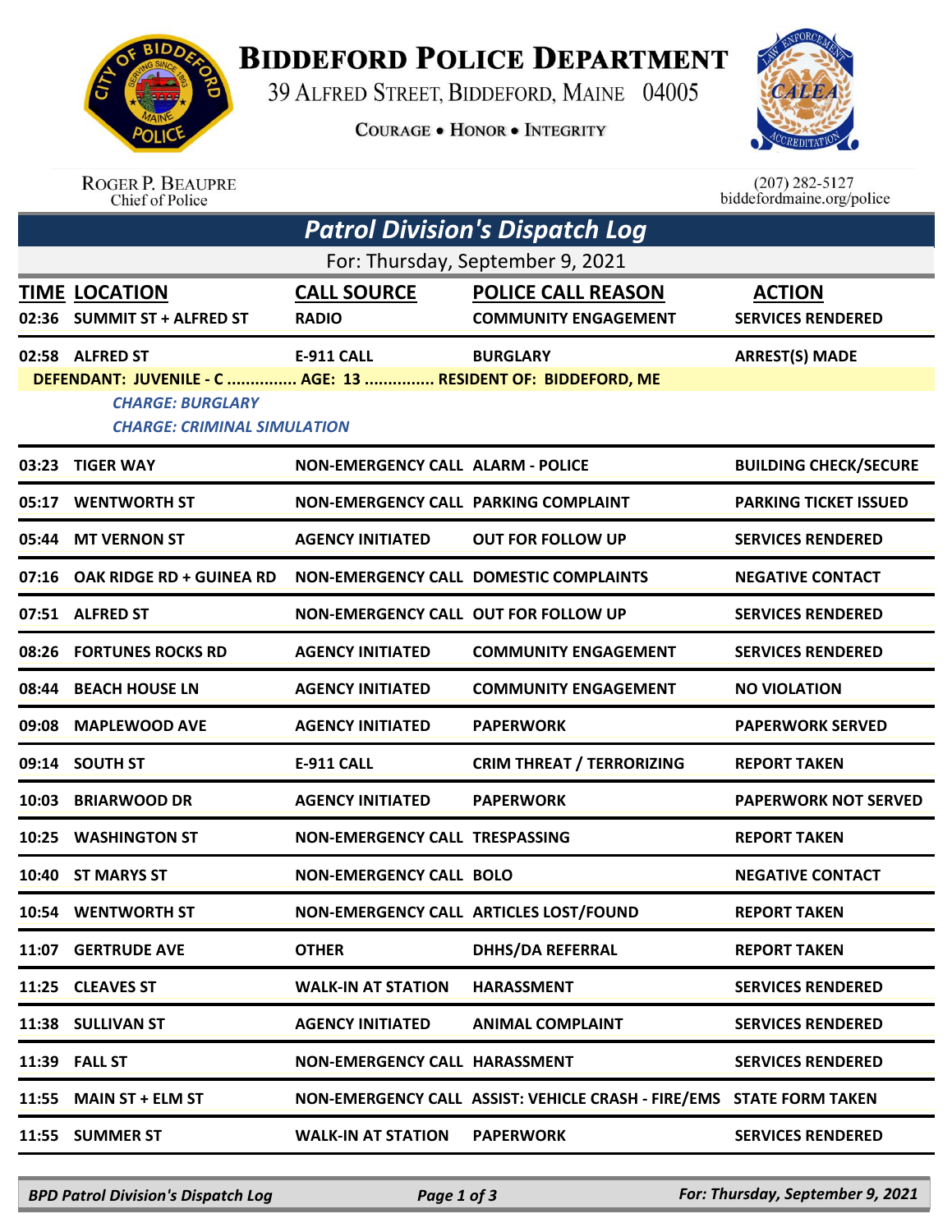|       | <b>TIME LOCATION</b><br>12:04 ELM ST          | <b>CALL SOURCE</b><br><b>NON-EMERGENCY CALL TRESPASSING</b> | <b>POLICE CALL REASON</b>                                                                | <b>ACTION</b><br><b>GONE ON ARRIVAL</b> |
|-------|-----------------------------------------------|-------------------------------------------------------------|------------------------------------------------------------------------------------------|-----------------------------------------|
|       | 12:30 HORRIGAN CT                             |                                                             | NON-EMERGENCY CALL VEHICLE CRASH - POLICE ONLY                                           | <b>STATE FORM TAKEN</b>                 |
|       | 12:36 SUMMER ST                               | <b>AGENCY INITIATED</b>                                     | <b>PAPERWORK</b>                                                                         | <b>PAPERWORK SERVED</b>                 |
|       | 13:20 HILL ST                                 | NON-EMERGENCY CALL OUT FOR FOLLOW UP                        |                                                                                          | <b>SERVICES RENDERED</b>                |
| 13:45 | <b>MAPLEWOOD AVE</b>                          | <b>AGENCY INITIATED</b>                                     | <b>SUSPICION</b>                                                                         | <b>REPORT TAKEN</b>                     |
|       | 13:58 SACO FALLS WAY                          | <b>E-911 CALL</b>                                           | <b>ASSIST: MEDICAL</b>                                                                   | <b>TRANSPORT TO HOSPITAL</b>            |
|       | 14:13 PARKVIEW CT                             | <b>WALK-IN AT STATION</b>                                   | <b>ESCORTS / RELAYS</b>                                                                  | <b>NO ACTION REQUIRED</b>               |
|       | 14:16 BIRCH ST                                | <b>WALK-IN AT STATION</b>                                   | <b>PAPERWORK</b>                                                                         | <b>SERVICES RENDERED</b>                |
|       | 14:48 HAZEL ST + SPRUCE ST                    | <b>E-911 CALL</b>                                           | <b>VEHICLE CRASH - POLICE ONLY</b>                                                       | <b>STATE FORM TAKEN</b>                 |
| 15:09 | <b>MAPLEWOOD AVE</b>                          | <b>AGENCY INITIATED</b>                                     | <b>TRAFFIC ENFORCEMENT</b>                                                               | <b>SERVICES RENDERED</b>                |
|       | <b>15:31 MAIN ST</b>                          | <b>NON-EMERGENCY CALL THEFT</b>                             |                                                                                          | <b>REPORT TAKEN</b>                     |
|       | 15:36 BIRCH ST                                | <b>AGENCY INITIATED</b>                                     | <b>PAPERWORK</b>                                                                         | <b>PAPERWORK SERVED</b>                 |
|       | 16:11 ALFRED ST                               | <b>NON-EMERGENCY CALL CHECK WELFARE</b>                     |                                                                                          | <b>NEGATIVE CONTACT</b>                 |
|       | 17:13 SUMMER ST                               | <b>RADIO</b>                                                | <b>WARRANT ARREST</b><br>DEFENDANT: TAMER H TILAHUN  AGE: 31  RESIDENT OF: BIDDEFORD, ME | <b>ARREST(S) MADE</b>                   |
|       | <b>CHARGE: VIOLATING CONDITION OF RELEASE</b> | <b>CHARGE: CRIMINAL THREATENING W/ DANGEROUS WPN</b>        |                                                                                          |                                         |
| 17:24 | <b>SHOPS WAY</b>                              | <b>E-911 CALL</b>                                           | <b>VEHICLE CRASH - POLICE ONLY</b>                                                       | <b>STATE FORM TAKEN</b>                 |
| 17:49 | <b>MEDICAL CENTER DR</b>                      | NON-EMERGENCY CALL ASSAULT                                  |                                                                                          | <b>REPORT TAKEN</b>                     |
|       | 18:10 ALFRED ST + POOL ST                     | <b>WALK-IN AT STATION</b>                                   | <b>SUSPICION</b>                                                                         | <b>REPORT TAKEN</b>                     |
|       | 18:22 ALFRED ST                               | <b>WALK-IN AT STATION</b>                                   | <b>MENTAL ILLNESS CASES</b>                                                              | <b>TRANSPORT TO HOSPITAL</b>            |
|       | 18:23 CLEAVES ST                              | <b>AGENCY INITIATED</b>                                     | <b>ALL OTHER</b>                                                                         | <b>REPORT TAKEN</b>                     |
|       | 18:52 PARKSIDE DR                             | <b>E-911 CALL</b>                                           | <b>ASSIST: MEDICAL   ECHO LEVEL</b>                                                      | <b>TRANSPORT TO HOSPITAL</b>            |
|       | 19:53 BRIARWOOD DR                            | <b>E-911 CALL</b>                                           | <b>VEHICLE CRASH - POLICE ONLY</b>                                                       | <b>REPORT TAKEN</b>                     |
|       | 20:21 MARINER WAY                             | <b>NON-EMERGENCY CALL ASSIST CITIZEN</b>                    |                                                                                          | <b>NO ACTION REQUIRED</b>               |
|       | 20:34 DUPONT AVE                              |                                                             | <b>NON-EMERGENCY CALL MENTAL ILLNESS CASES</b>                                           | <b>SERVICES RENDERED</b>                |
|       | 20:57 MAIN ST + ALFRED ST                     | <b>WALK-IN AT STATION</b>                                   | <b>VEHICLE CRASH - POLICE ONLY</b>                                                       | <b>STATE FORM TAKEN</b>                 |
|       | 21:20 ELM ST                                  | <b>NON-EMERGENCY CALL ALARM - POLICE</b>                    |                                                                                          | <b>BUILDING CHECK/SECURE</b>            |
|       | 22:06 MEDICAL CENTER DR                       | <b>E-911 CALL</b>                                           | <b>ASSIST OTHER AGENCY</b>                                                               | <b>SERVICES RENDERED</b>                |
|       | 22:14 ALFRED ST                               | <b>NON-EMERGENCY CALL CHECK WELFARE</b>                     |                                                                                          | <b>SERVICES RENDERED</b>                |
|       | 22:59 WESTERN AVE                             | <b>E-911 CALL</b>                                           | <b>SUSPICION</b>                                                                         | <b>NEGATIVE CONTACT</b>                 |

*BPD Patrol Division's Dispatch Log Page 2 of 3 For: Thursday, September 9, 2021*